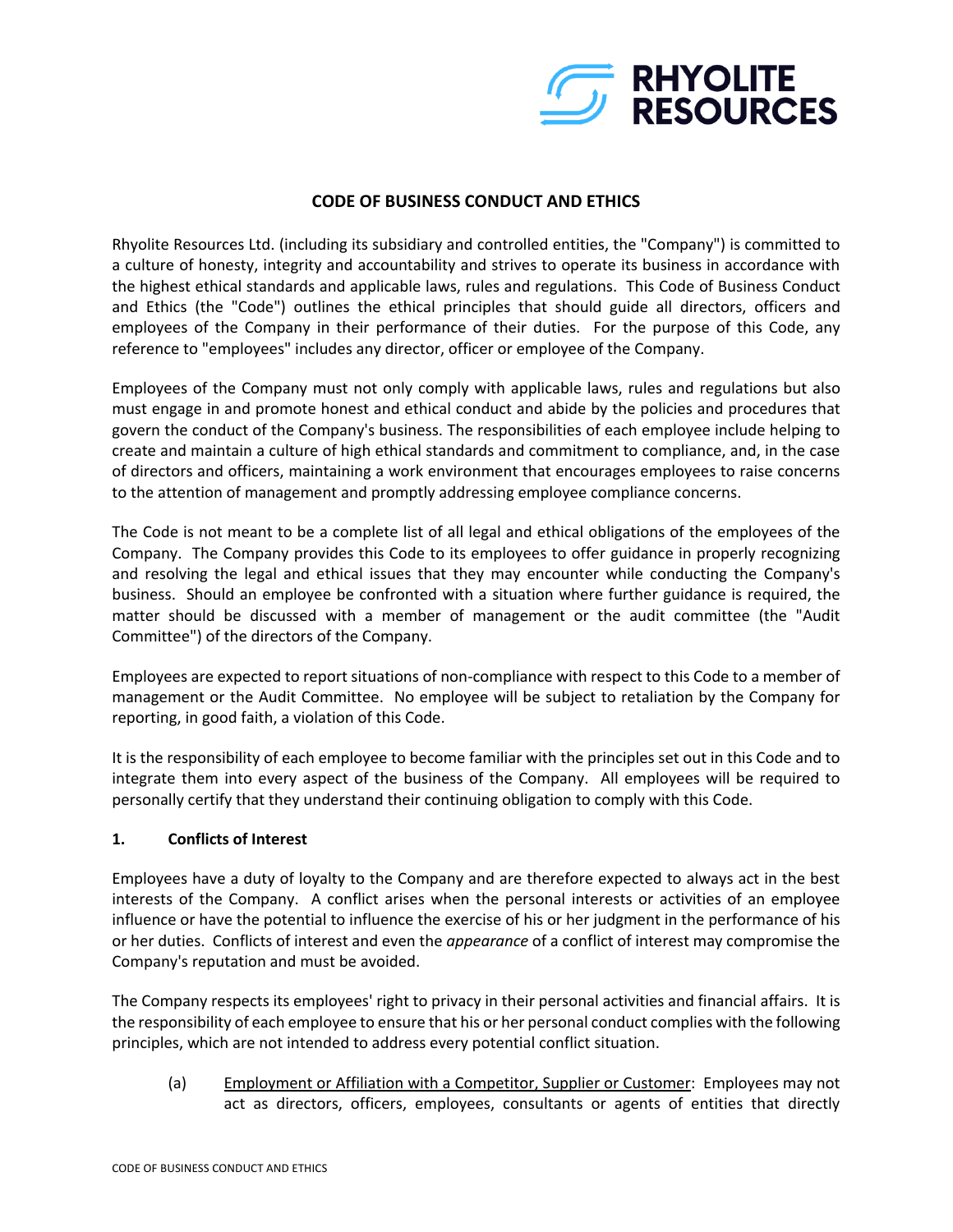compete with the Company in connection with its exploration and development of mineral resource properties or do business with the Company (such as customers, suppliers or business partners of the Company). In addition, employees may not own, directly or indirectly, a beneficial interest in any of these entities unless an employee is making an investment in securities that are listed on a national or international securities exchange and the total value of the investment is less than two per cent of the value of the class of securities involved and the amount of the investment is not so significant that it would affect the employee's business judgement on behalf of the Company.

- (b) Independent Business Ventures: Employees may not engage in independent business ventures or agree to perform services for other businesses if the activity interferes with an employee's devotion of time and effort to the conduct of the Company's business or otherwise affects his or her ability to work effectively.
- (c) Personal Benefits, Gifts, Bribes and Kickbacks: Employees may not use their position as an employee of the Company to derive or secure any personal, financial or other benefit for themselves or their relatives. An employee may not solicit and/or accept any gift or favour from any competitor, supplier or customer except to the extent customary and reasonable in amount and not in consideration for any improper action by the recipient. The offering or accepting of bribes, payoffs or kickbacks made directly or indirectly to obtain an advantage in a commercial transaction are strictly prohibited.
- (d) Reporting Conflict: Each employee is required to promptly disclose any actual or potential conflict of interest to the Company. Any transaction, relationship or interest that reasonably could be expected to give rise to a conflict of interest should be reported. Actual or potential conflicts of interest involving a director or executive officer should be disclosed directly to the Chairman of the Board.

Although the principles above refer only to employees of the Company, employees must also exercise care to avoid actual or potential conflicts of interest that may arise because of the activities of their immediate family members and other members of their household.

## **2. Protection and Proper Use of Corporate Assets**

All employees of the Company are expected to protect the Company's assets and ensure they are used for legitimate business purposes only. Theft, carelessness and waste have a direct impact on the Company's business and profitability. Any suspected incidents of fraud or theft should be immediately reported for investigation.

The assets of the Company include information, equipment, office supplies, hardware, software, intellectual property and time. Such assets may not be used for personal benefit, nor may they be sold, borrowed or given away without proper authorization. Occasional personal use of certain corporate resources (e.g. computer, fax, e-mail) is acceptable where the interests of the Company are not adversely affected. However, employees are expected to consult a member of management for approval if in doubt.

### **3. Use of E-mail and Internet Services**

E-mail systems and Internet services are provided to help employees carryout their responsibilities. Incidental and occasional personal use is permitted, but use for personal gain or any improper purpose is not. Employees may not access, send or download any information that could be insulting or offensive to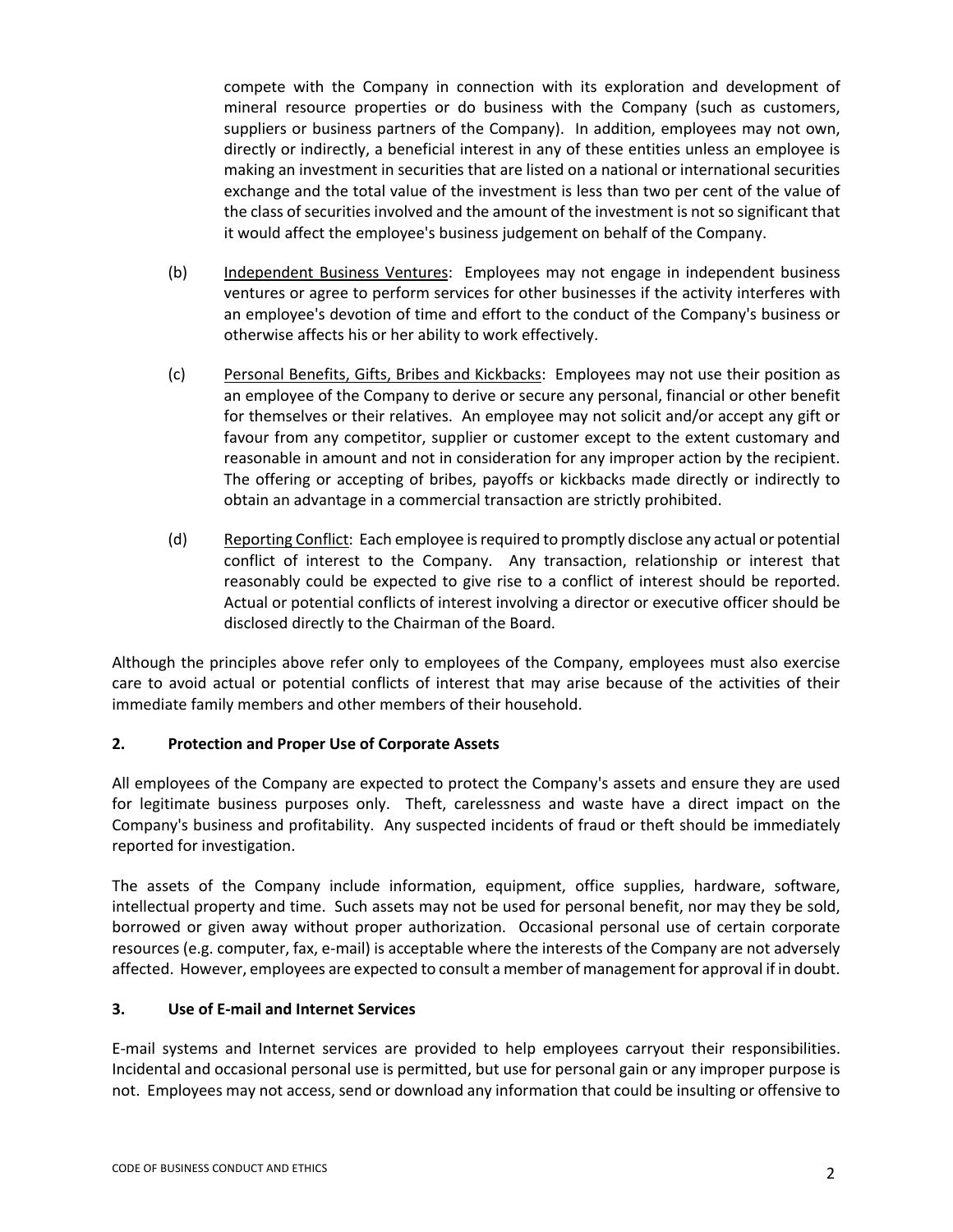another person, such as sexually explicit messages, cartoons, jokes, unwelcome propositions, ethnic or racial slurs, or any other message that could be viewed as harassment. "Flooding" the Company's systems with junk mail and trivia hampers the ability of the systems to handle legitimate corporate business and is prohibited.

Employees' messages (including voice mail) and computer information are considered corporate property. Unless prohibited by law, the Company reserves the right to access and disclose this information as necessary for business purposes. Employees should use good judgment, and should not access, send messages or store any information that he or she would not want to be seen or heard by other individuals.

# **4. Disclosure**

It is the Company's policy to make full, fair, accurate, timely and understandable disclosure in compliance with all applicable laws, rules and regulations in all reports and documents that the Company files with, or submits to, the Canadian securities regulators and in all other public communications made by the Company. The Company's management have the general responsibility for preparing such filings and such other communications and shall ensure that such filings and communications comply with all applicable laws, rules and regulations. Employees must provide all necessary information to management when requested and must inform management if they become aware that information in any such filing or communication was untrue or misleading at the time such filing or communication was made or if they have information that would affect any filings or communications to be made in the future.

## **5. Corporate Opportunities**

Employees owe a duty to the Company to advance its legitimate interests when an opportunity to do so arises. In this regard, employees may not appropriate for their own use, or that of another person or organization, the benefit of any business venture or opportunity which they learned about during the course of their employment, unless it is first offered to the Company and the Company decides not to pursue it.

## **6. Confidentiality of Corporate Information**

During the normal course of business, employees may have access to, among other things, non-public information regarding the Company's customers, suppliers, operations, strategic plans, financial affairs, employees and trade secrets. This information is a key corporate asset and every employee has an obligation to protect it and keep it in the strictest confidence, except when disclosure is explicitly authorized pursuant to the Company's disclosure policy or when disclosure is legally required. The unauthorized use or disclosure of the Company's confidential information could destroy its value and give unfair advantage to others. Care should be taken in disposing of documents containing confidential information, such as shredding documents, before discarding. Confidential information also includes any information relating to the Company's business and affairs that results in or would reasonably be expected to result in a significant change in the market price or value of any of the Company's securities or any information a reasonable investor would consider important in making an investment decision. Employees must not use confidential information for their own advantage or profit.

An employee's obligation to protect the Company's confidential information exists whether or not the information is explicitly labelled as being confidential and the obligation continues even after leaving the employ of the Company.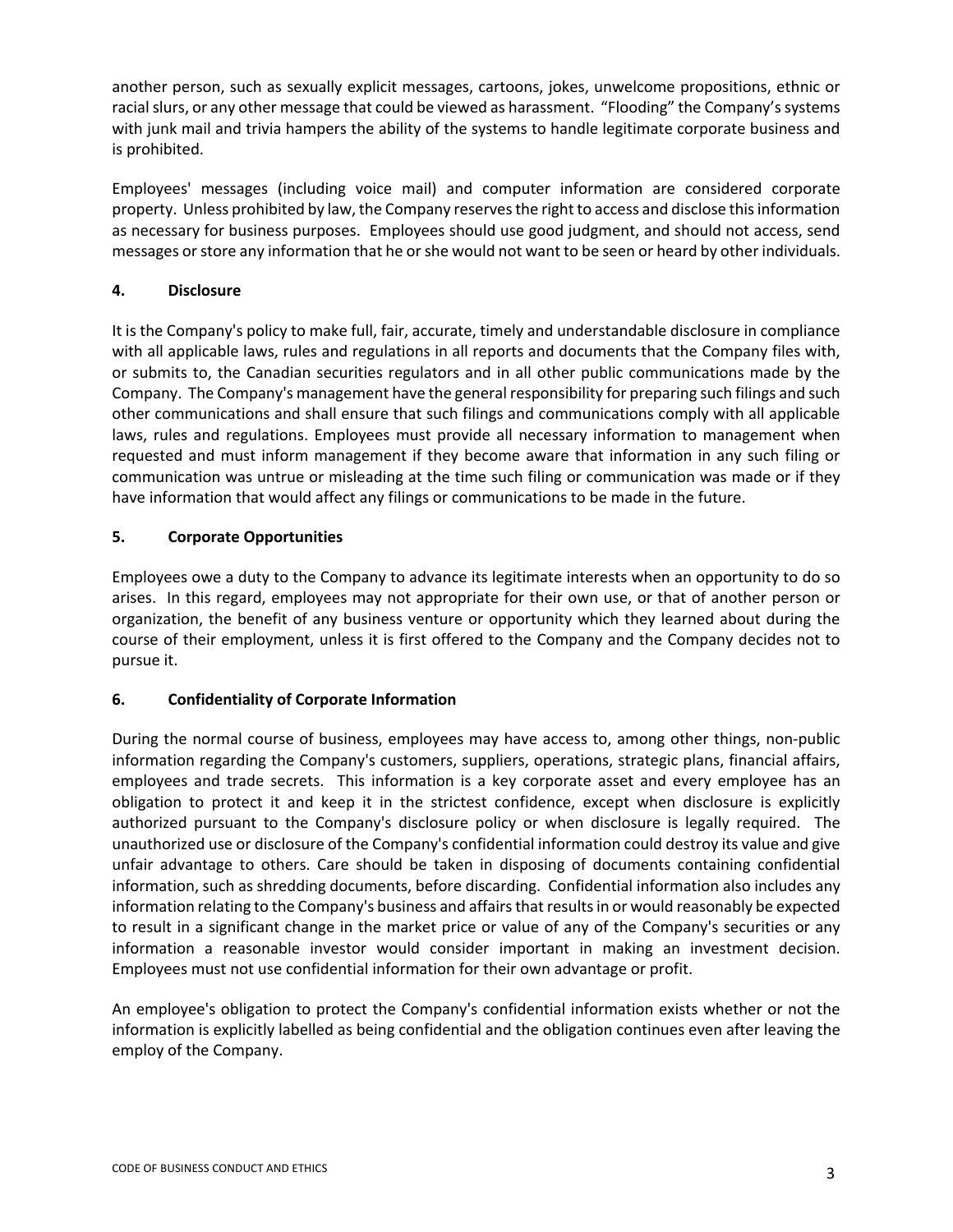### **7. Fair Dealing**

The Company competes vigorously in its business dealings but is committed to practices that are fair and honest. In this regard, employees are expected to respect the rights of, and deal fairly with, the Company's employees, customers, suppliers, shareholders, business partners, regulators and competitors. Moreover, the Company is committed to forging mutually beneficial relationships with all concerned stakeholders in relation to its projects and operations, and employees are expected to engage in forthright and sincere communication with concerned stakeholders with respect to the Company's projects and operations which have an impact upon such stakeholders' rights and interests. No employee may take unfair advantage of anyone through manipulation, concealment, abuse of privileged information, misrepresentation of material facts, or any other intentional unfair dealing practice.

#### **8. Compliance with Laws, Rules and Regulations**

The Company is subject to a number of laws, rules and regulations with respect to the conduct of its business. Employees are expected to maintain compliance with the letter and spirit of all laws governing the jurisdictions in which they perform their duties. This Code does not purport to address all areas of law that employees might encounter in the day-to-day business of the Company. The following areas, however, should be specifically noted:

- (a) Human Rights Laws: The Company values the diversity of its employees, customers, suppliers and other stakeholders and is committed to providing equal treatment in all aspects of the business, regardless of race, ancestry, place of origin, colour, ethnic origin, citizenship, creed, sex, sexual orientation, age, record of offences, marital status, family status or disability. Abusive, harassing or offensive conduct is unacceptable, whether verbal, physical, visual or otherwise. The Company will not tolerate any conduct that is discriminatory or harassing or otherwise compromises an individual's human rights.
- (b) Privacy Laws: The Company is committed to maintaining the accuracy, confidentiality, security and privacy of the personal information of its customers, suppliers and employees. Employees who have access to personal information are expected to support the Company's efforts to develop, implement and maintain procedures and policies designed to manage personal information.
- (c) Health and Safety Laws: The Company complies with all applicable health and safety laws and regulations as part of its commitment to providing its employees with a safe and healthy work environment. Employees have a responsibility to maintain this work environment. In this regard, employees are expected to work in a safe manner with due regard for their personal safety as well as that of their co-workers and to report accidents, injuries, hazardous equipment and unsafe practices. Employees are prohibited from engaging in the business of the Company while under the influence of alcohol or illegal drugs.
- (d) Environmental Laws: Cognizant of its responsibility to the environment, the Company strives to conform with all applicable environmental laws and regulations and to promote the respect of the environment in its activities. Employees are expected to support the Company's efforts to develop, implement and maintain procedures and programs designed to protect and preserve the environment.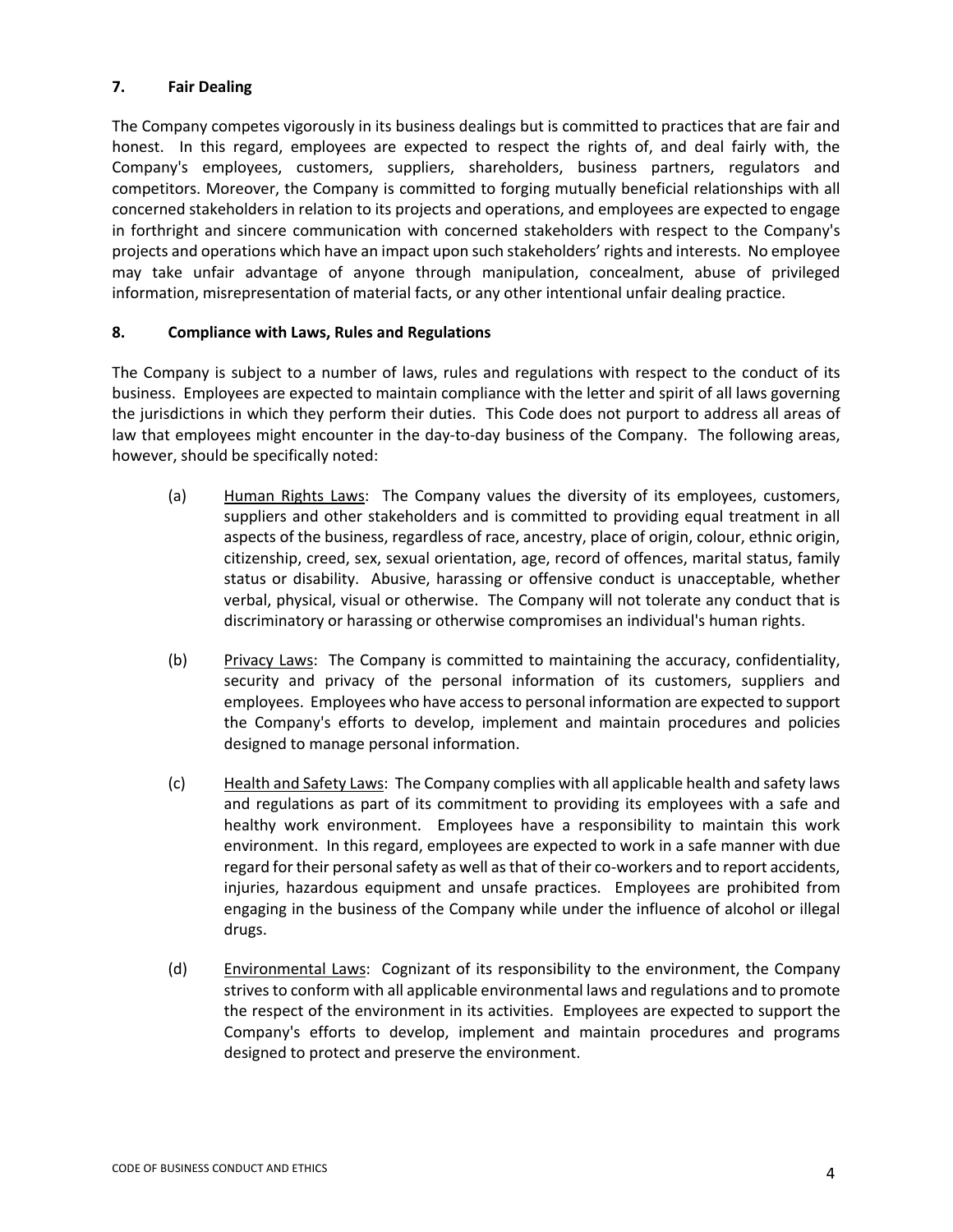- (e) Securities Laws: The Company is committed to protecting securityholder investments and expects all employees to comply with the applicable reporting obligations and trading restrictions imposed by the Company, a securities commission or stock exchange. Employees who are in possession of material information about the Company must not trade in securities of the Company until such information is generally and publicly available. Providing inside information to others who then trade on it is also strictly prohibited.
- (f) Competition Laws: Competition laws are enacted to limit practices that are seen to impair the function of a free and open marketplace. A complete description of these laws is beyond the scope of this Code, however, they include: price fixing, bid rigging, price discrimination, allocation of markets and boycotting of certain suppliers or customers. Employees having regular dealings with customers and suppliers should become familiar with the laws applying to these practices, as non-compliance can result in severe penalties being imposed on both the Company and the individuals involved.

### **9. Duty to Report**

Employees who know of or suspect a violation of this Code or of any applicable laws, rules or regulations have an obligation to immediately report this information to a member of management or the Audit Committee. No one will be subject to retaliation because of a good faith report of suspected misconduct. All reported violations will be promptly investigated and treated confidentially to the extent possible. Employees are expected to cooperate fully in internal investigations of misconduct.

#### **10. Administration of the Code**

The directors of the Company are responsible for monitoring compliance with the Code, for regularly assessing its adequacy, for interpreting the Code in any particular situation and for approving any changes to the Code as is required from time to time.

In order to seek a waiver of this Code of Ethics, full disclosure of the particular circumstance must be made to the Chief Financial Officer, in the case of employees who are not directors or officers of the Company, or the Audit Committee, in the case of directors and officers of the Company. Amendments to and waivers of this Code of Ethics will be publicly disclosed as required by applicable laws, rules and regulations.

The Code is a statement of certain fundamental principles, policies and procedures that govern the directors, officers and employees of the Company in the conduct of the Company's business. It is not intended to and does not create any rights in any employee, customer, supplier, competitor, shareholder or any other person or entity.

Approved and Adopted by the Board: February 23, 2021